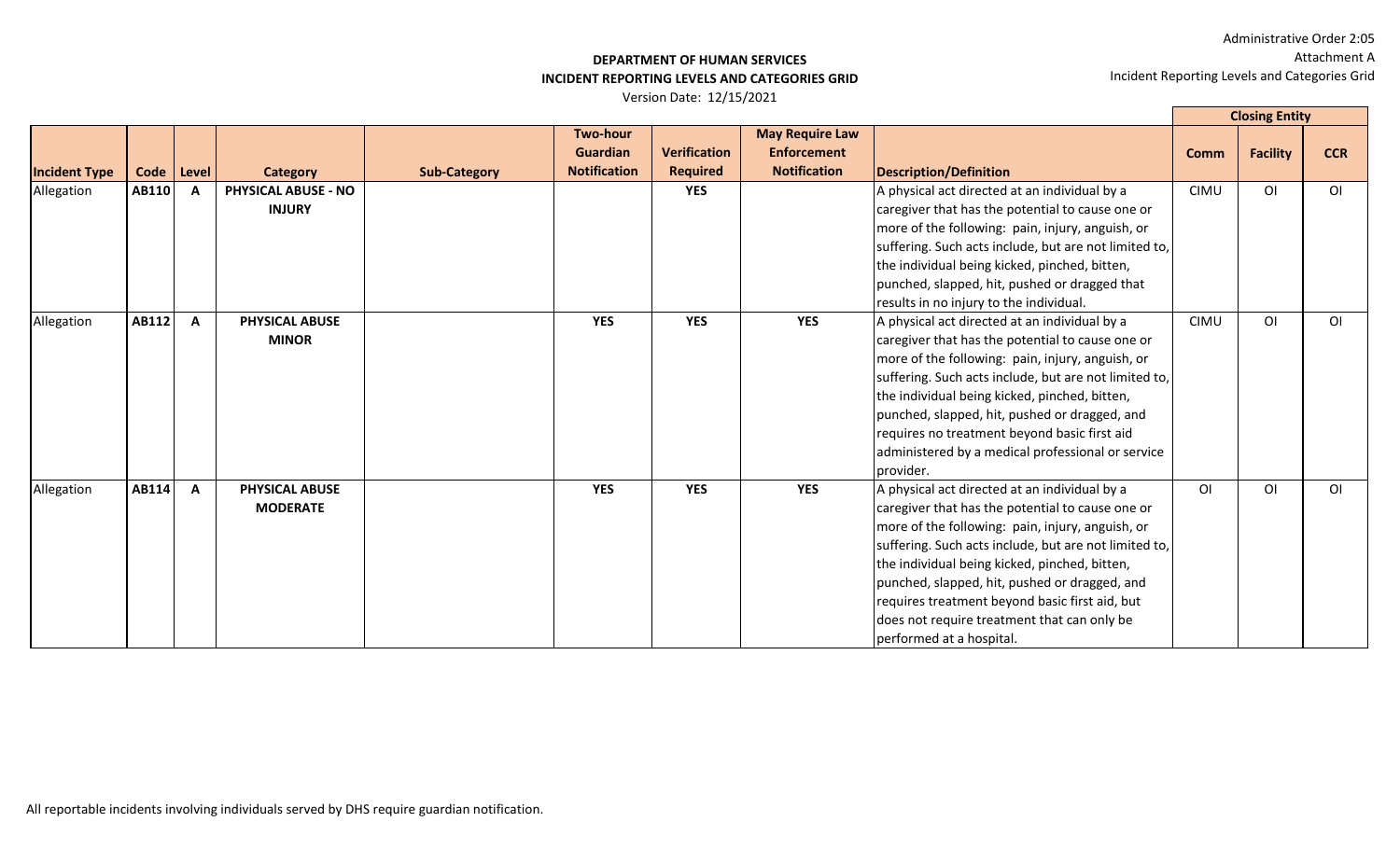## **DEPARTMENT OF HUMAN SERVICES INCIDENT REPORTING LEVELS AND CATEGORIES GRID**

Version Date: 12/15/2021

|                      |       |              |                                                      |                     |                                                           |                                        |                                                                     |                                                                                                                                                                                                                                                                                                                                                                                                                                                                          |                | <b>Closing Entity</b> |                |
|----------------------|-------|--------------|------------------------------------------------------|---------------------|-----------------------------------------------------------|----------------------------------------|---------------------------------------------------------------------|--------------------------------------------------------------------------------------------------------------------------------------------------------------------------------------------------------------------------------------------------------------------------------------------------------------------------------------------------------------------------------------------------------------------------------------------------------------------------|----------------|-----------------------|----------------|
| <b>Incident Type</b> | Code  | Level        | <b>Category</b>                                      | <b>Sub-Category</b> | <b>Two-hour</b><br><b>Guardian</b><br><b>Notification</b> | <b>Verification</b><br><b>Required</b> | <b>May Require Law</b><br><b>Enforcement</b><br><b>Notification</b> | <b>Description/Definition</b>                                                                                                                                                                                                                                                                                                                                                                                                                                            | Comm           | <b>Facility</b>       | <b>CCR</b>     |
| Allegation           | AB116 | $\mathbf{A}$ | PHYSICAL ABUSE<br><b>MAJOR</b>                       |                     | <b>YES</b>                                                | <b>YES</b>                             | <b>YES</b>                                                          | A physical act directed at an individual by a<br>caregiver that causes one or more of the<br>following: pain, injury, anguish, or suffering. Such<br>acts include, but are not limited to, the individual<br>being kicked, pinched, bitten, punched, slapped,<br>hit, pushed or dragged, and requires treatment<br>that can only be performed at a hospital facility<br>and may or may not include admission to the<br>hospital for additional treatment or observation. | ΟI             | <b>OI</b>             | O <sub>1</sub> |
| Allegation           | AB210 | $\mathsf{A}$ | <b>PHYSICAL ABUSE</b><br><b>W/OBJECT - NO INJURY</b> |                     |                                                           | <b>YES</b>                             |                                                                     | A physical act directed at an individual by a<br>caregiver in which the individual is struck with a<br>thrown or held object that results in no injury to<br>the individual                                                                                                                                                                                                                                                                                              | O <sub>1</sub> | O <sub>1</sub>        | O <sub>1</sub> |
| Allegation           | AB212 | $\mathbf{A}$ | <b>PHYSICAL ABUSE</b><br><b>W/OBJECT - MINOR</b>     |                     | <b>YES</b>                                                | <b>YES</b>                             | <b>YES</b>                                                          | A physical act directed at an individual by a<br>caregiver in which the individual is struck with a<br>thrown or held object and requires no treatment<br>beyond basic first aid administered by a medical<br>professional or service provider.                                                                                                                                                                                                                          | O <sub>l</sub> | O <sub>1</sub>        | O <sub>1</sub> |
| Allegation           | AB214 | $\mathbf{A}$ | PHYSICAL ABUSE<br><b>W/OBJECT MODERATE</b>           |                     | <b>YES</b>                                                | <b>YES</b>                             | <b>YES</b>                                                          | A physical act directed at an individual by a<br>caregiver in which the individual is struck with a<br>thrown or held object and requires treatment<br>beyond basic first aid, but does not require<br>treatment that can only be performed at a<br>hospital.                                                                                                                                                                                                            | O <sub>l</sub> | 0I                    | O <sub>1</sub> |
| Allegation           | AB216 | $\mathbf{A}$ | <b>PHYSICAL ABUSE</b><br><b>W/OBJECT MAJOR</b>       |                     | <b>YES</b>                                                | <b>YES</b>                             | <b>YES</b>                                                          | A physical act directed at an individual by a<br>caregiver in which the individual is struck with a<br>thrown or held object and requires treatment that<br>can only be performed at a hospital facility and<br>may or may not include admission to the hospital<br>for additional treatment or observation.                                                                                                                                                             | $\overline{O}$ | O <sub>1</sub>        | O <sub>1</sub> |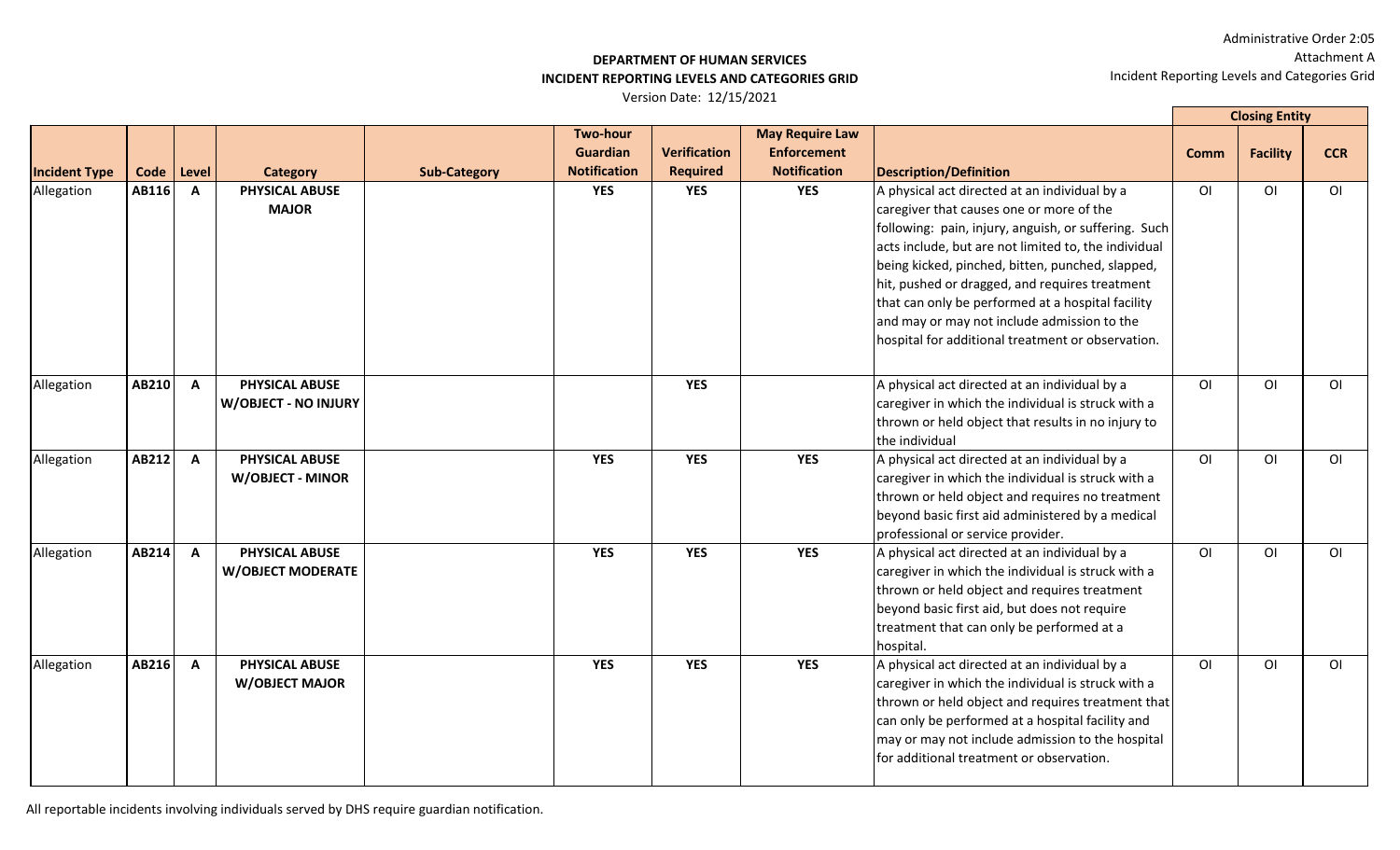#### **DEPARTMENT OF HUMAN SERVICES INCIDENT REPORTING LEVELS AND CATEGORIES GRID**

Version Date: 12/15/2021

|                      |       |              |                                            |                     |                                                           |                                        |                                                                     |                                                                                                                                                                                                                                                                                                                                                                                                                  |                | <b>Closing Entity</b> |                |
|----------------------|-------|--------------|--------------------------------------------|---------------------|-----------------------------------------------------------|----------------------------------------|---------------------------------------------------------------------|------------------------------------------------------------------------------------------------------------------------------------------------------------------------------------------------------------------------------------------------------------------------------------------------------------------------------------------------------------------------------------------------------------------|----------------|-----------------------|----------------|
| <b>Incident Type</b> | Code  | Level        | <b>Category</b>                            | <b>Sub-Category</b> | <b>Two-hour</b><br><b>Guardian</b><br><b>Notification</b> | <b>Verification</b><br><b>Required</b> | <b>May Require Law</b><br><b>Enforcement</b><br><b>Notification</b> | <b>Description/Definition</b>                                                                                                                                                                                                                                                                                                                                                                                    | <b>Comm</b>    | <b>Facility</b>       | <b>CCR</b>     |
| Allegation           | AB310 | $\mathbf{A}$ | <b>VERBAL</b><br>PSYCHOLOGICAL ABUSE       |                     |                                                           | <b>YES</b>                             |                                                                     | Any verbal or non-verbal act or omission by a<br>caregiver that inflicts one or more of the<br>following: emotional harm; mental distress; or<br>invocation of fear, humiliation, intimidation, or<br>degradation to an individual. Examples include,<br>but are not limited to, bullying; ignoring need;<br>verbal assault; use of racial or ethnic slurs; or<br>intimidating gestures, such as shaking a fist. | <b>CIMU</b>    | O <sub>l</sub>        | O <sub>l</sub> |
| Allegation           | AB415 | $\mathbf{A}$ | <b>SEXUAL ABUSE</b>                        |                     |                                                           | <b>YES</b>                             | <b>YES</b>                                                          | Sexual abuse means an act or attempted act of<br>lewdness, sexual contact, or sexual penetration<br>between a caregiver an individual served by DHS.<br>Any form of sexual contact or activity between a<br>caregiver and an individual, absent marriage,<br>domestic partnership, or civil union, is sexual<br>abuse, regardless of whether the individual gives<br>consent or the caregiver is on or off duty. | O <sub>l</sub> | O <sub>1</sub>        | O <sub>1</sub> |
| Event                | AS112 | B            | PHYSICAL ASSAULT<br><b>MINOR INJURY</b>    |                     | <b>YES</b>                                                | <b>YES</b>                             | <b>YES</b>                                                          | Act of touching or striking an individual, or causing<br>an individual to be struck with a held or thrown<br>object, to cause physical harm, by anyone other<br>than staff, which results in injury and requires no<br>treatment beyond basic first aid administered by<br>a medical professional or service provider.                                                                                           | <b>CIMU</b>    | <b>CIMU</b>           | <b>CIMU</b>    |
| Event                | AS114 | $\mathbf{A}$ | PHYSICAL ASSAULT<br><b>MODERATE INJURY</b> |                     | <b>YES</b>                                                | <b>YES</b>                             | <b>YES</b>                                                          | Act of touching or striking an individual, or causing<br>an individual to be struck with a held or thrown<br>object, to cause physical harm, by anyone other<br>than staff, which results in injury that requires<br>treatment beyond basic first aid, but does not<br>require treatment that can only be performed at a<br>hospital.                                                                            | <b>CIMU</b>    | <b>CIMU</b>           | O <sub>1</sub> |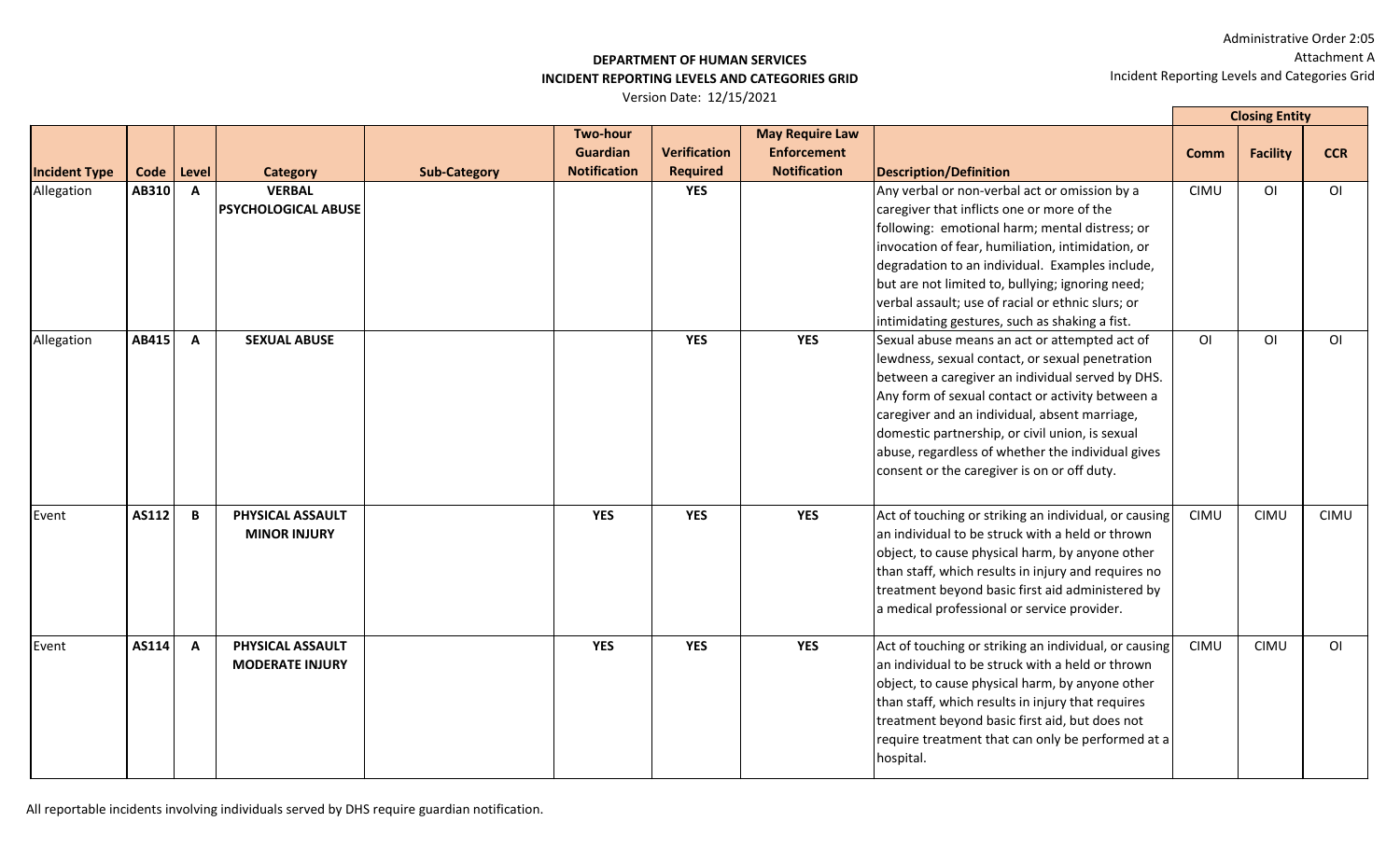## **DEPARTMENT OF HUMAN SERVICES INCIDENT REPORTING LEVELS AND CATEGORIES GRID**

Version Date: 12/15/2021

|                      |              |              |                                                                      |                                                                                                  |                                                           |                                        |                                                                     |                                                                                                                                                                                                                                                                                                                                                                                                                                                                                                                  |                | <b>Closing Entity</b> |                |
|----------------------|--------------|--------------|----------------------------------------------------------------------|--------------------------------------------------------------------------------------------------|-----------------------------------------------------------|----------------------------------------|---------------------------------------------------------------------|------------------------------------------------------------------------------------------------------------------------------------------------------------------------------------------------------------------------------------------------------------------------------------------------------------------------------------------------------------------------------------------------------------------------------------------------------------------------------------------------------------------|----------------|-----------------------|----------------|
| <b>Incident Type</b> | Code   Level |              | <b>Category</b>                                                      | <b>Sub-Category</b>                                                                              | <b>Two-hour</b><br><b>Guardian</b><br><b>Notification</b> | <b>Verification</b><br><b>Required</b> | <b>May Require Law</b><br><b>Enforcement</b><br><b>Notification</b> | <b>Description/Definition</b>                                                                                                                                                                                                                                                                                                                                                                                                                                                                                    | <b>Comm</b>    | <b>Facility</b>       | <b>CCR</b>     |
| Event                | AS116        | $\mathbf{A}$ | PHYSICAL ASSAULT<br><b>MAJOR INJURY</b>                              |                                                                                                  | <b>YES</b>                                                | <b>YES</b>                             | <b>YES</b>                                                          | Act of touching or striking an individual, or causing<br>an individual to be struck with a held or thrown<br>object, to cause physical harm, by anyone other<br>than staff that results in injury that requires<br>treatment that can only be performed at a<br>hospital facility and may or may not include<br>admission to the hospital for additional treatment<br>or observation.                                                                                                                            | <b>CIMU</b>    | O <sub>l</sub>        | O <sub>1</sub> |
| Event                | <b>CN320</b> | $\mathbf B$  | <b>CONTRABAND</b>                                                    | Drugs, alcohol,<br>firearms/weapons, other as<br>identified by service<br>provider/service plan. |                                                           |                                        | <b>YES if illegal</b><br>contraband is<br>involved                  | Possession, use or failure to secure an item(s) by<br>an individual or an employee that has been<br>designated by the service provider as having the<br>potential to pose danger or harm to others.<br>Examples include, but are not limited to,<br>weapons, controlled dangerous substances,<br>fireworks, alcohol; or other items identified by the<br>service provider or service plan, including, but not<br>limited to, coffee, matches, aerosol sprays, or<br>failure to secure sharps or cleaning fluids. | <b>CIMU</b>    | <b>FAC</b>            | <b>DIV</b>     |
| Event                | <b>CR101</b> | B            | <b>CRIMINAL</b>                                                      | <b>SR Victim</b>                                                                                 |                                                           |                                        |                                                                     | Individual served by DHS is the victim of a crime in<br>accordance with NJ criminal statutes and police<br>file charges.                                                                                                                                                                                                                                                                                                                                                                                         | <b>DIV</b>     | <b>FAC</b>            | <b>DIV</b>     |
| Event                | <b>CR110</b> | B            | <b>CRIMINAL</b>                                                      | SR Perpetrator                                                                                   |                                                           |                                        |                                                                     | Criminal Conduct by an individual served by DHS<br>is reportable when the activity constitutes a crime<br>in accordance with NJ criminal statutes and police<br>file charges.                                                                                                                                                                                                                                                                                                                                    | <b>DIV</b>     | <b>FAC</b>            | <b>DIV</b>     |
| Allegation           | $DLO11$ A    |              | <b>LIFE THREATINING</b><br><b>EMERGENCY 911 NOT</b><br><b>CALLED</b> | DDD/TBI Only                                                                                     |                                                           |                                        |                                                                     | Failure of staff to call 911 when immediate<br>intervention is necessary to protect the life of an<br>Individual from an immediate threat or actual<br>occurrence of a potentially fatal injury,<br>impairment to bodily functions or dysfunction of a<br>bodily organ or part.                                                                                                                                                                                                                                  | O <sub>1</sub> | O <sub>1</sub>        | O <sub>1</sub> |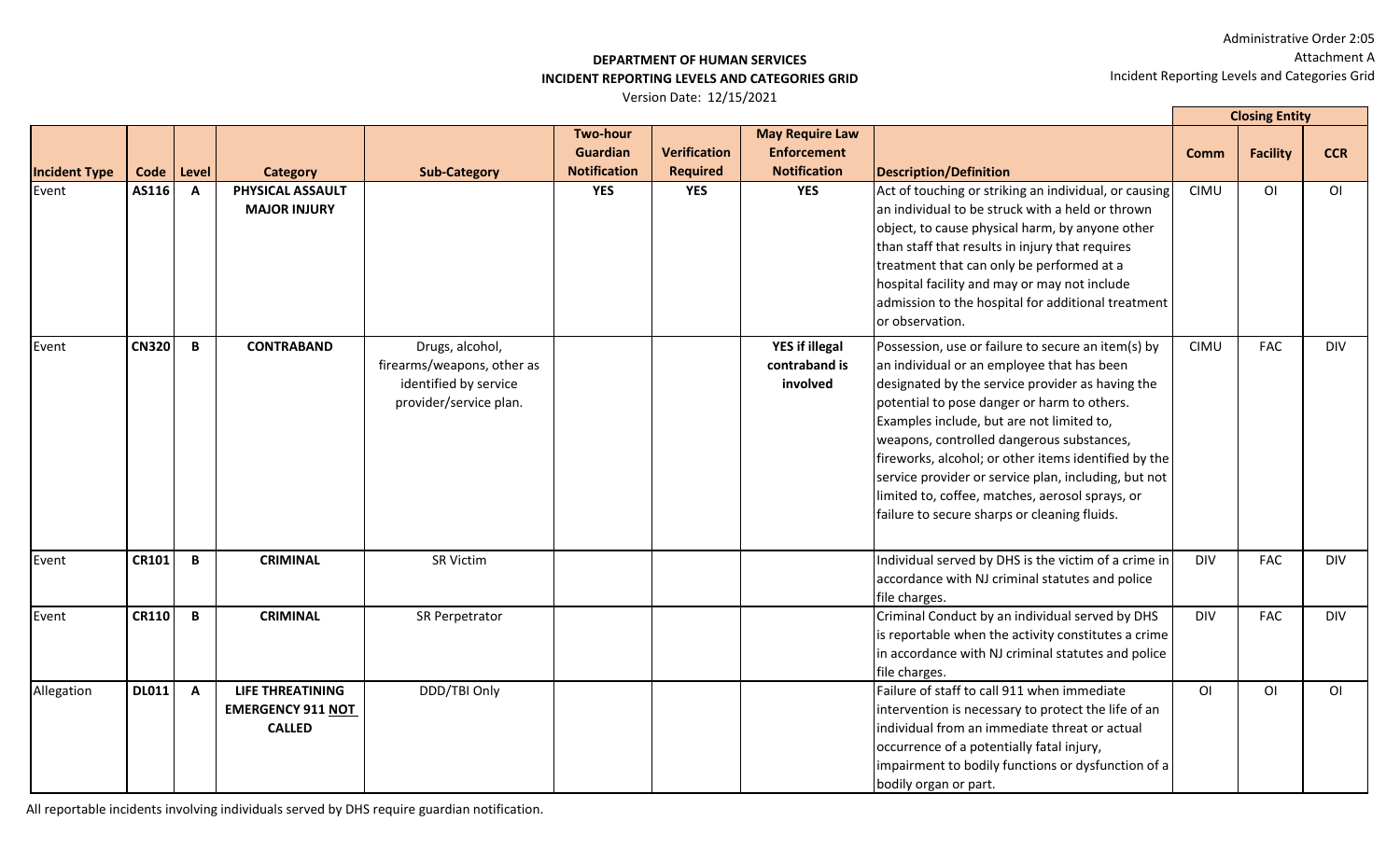#### **DEPARTMENT OF HUMAN SERVICES INCIDENT REPORTING LEVELS AND CATEGORIES GRID**

|                      |              |              |                                                        |                                                                                                     |                                                           |                                        |                                                                     |                                                                                                                                                                                                                                                                                                                                                                        | <b>Closing Entity</b> |                 |                |
|----------------------|--------------|--------------|--------------------------------------------------------|-----------------------------------------------------------------------------------------------------|-----------------------------------------------------------|----------------------------------------|---------------------------------------------------------------------|------------------------------------------------------------------------------------------------------------------------------------------------------------------------------------------------------------------------------------------------------------------------------------------------------------------------------------------------------------------------|-----------------------|-----------------|----------------|
| <b>Incident Type</b> | Code   Level |              | Category                                               | <b>Sub-Category</b>                                                                                 | <b>Two-hour</b><br><b>Guardian</b><br><b>Notification</b> | <b>Verification</b><br><b>Required</b> | <b>May Require Law</b><br><b>Enforcement</b><br><b>Notification</b> | <b>Description/Definition</b>                                                                                                                                                                                                                                                                                                                                          | <b>Comm</b>           | <b>Facility</b> | <b>CCR</b>     |
| Event                | <b>DT101</b> | A            | <b>DEATH</b>                                           | Expected medical, unexpected<br>sudden, suicide, homicide,<br>accidental, overdose,<br>undetermined |                                                           |                                        |                                                                     | Death of an individual served by DHS. Deaths of a<br>suspicious or unusual nature may be screened by<br>CIMU at the request of the Division/Facility for<br>routing to OI for investigation. *May require law<br>enforcement notification (except for community<br>expected deaths).                                                                                   | <b>DIV</b>            | <b>FAC</b>      | <b>DIV</b>     |
| Event                | <b>EL101</b> | A            | <b>ELOPEMENT</b>                                       |                                                                                                     |                                                           |                                        |                                                                     | Refers to the act of an individual with legal status<br>leaving the premises without authorization.                                                                                                                                                                                                                                                                    | <b>DIV</b>            | <b>FAC</b>      | N/A            |
| Allegation           | EX101        | $\mathbf{A}$ | <b>FINANCIAL</b><br><b>EXPLOITATION UNDER</b><br>\$100 |                                                                                                     |                                                           | <b>YES</b>                             | <b>YES</b>                                                          | Any willful, unjust, or improper use of the<br>property or funds of an individual for the benefit<br>or advantage of staff/caregiver equaling less than<br>\$100. Examples of financial exploitation include,<br>but are not limited to, appropriating, borrowing,<br>or taking without authorization, personal<br>property/funds belonging to an individual.          | <b>CIMU</b>           | O <sub>l</sub>  | O <sub>1</sub> |
| Allegation           | <b>EX102</b> | $\mathbf{A}$ | <b>FINANCIAL</b><br><b>EXPLOITATION OVER</b><br>\$100  |                                                                                                     |                                                           | <b>YES</b>                             | <b>YES</b>                                                          | Any willful, unjust, or improper use of the<br>property or funds of an individual for the benefit<br>or advantage of staff/caregiver equal to or greater<br>than \$100. Examples of financial exploitation<br>include, but are not limited to, appropriating,<br>borrowing, or taking without authorization,<br>personal property/funds belonging to an<br>individual. | O <sub>l</sub>        | 0I              | O <sub>1</sub> |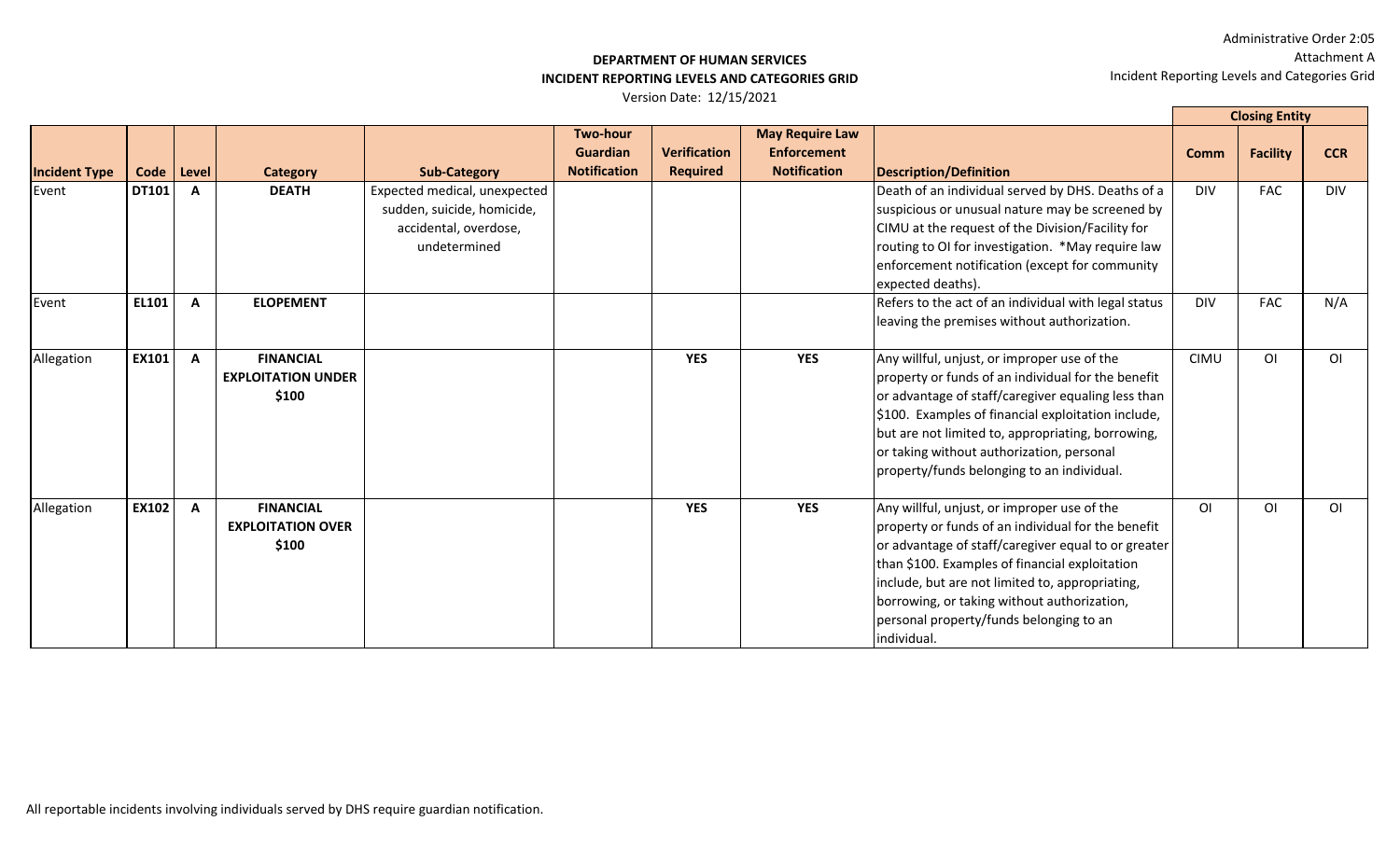## **DEPARTMENT OF HUMAN SERVICES INCIDENT REPORTING LEVELS AND CATEGORIES GRID**

|                      |              |              |                     |                                 |                     |                     |                        |                                                     |             | <b>Closing Entity</b> |                |
|----------------------|--------------|--------------|---------------------|---------------------------------|---------------------|---------------------|------------------------|-----------------------------------------------------|-------------|-----------------------|----------------|
|                      |              |              |                     |                                 | <b>Two-hour</b>     |                     | <b>May Require Law</b> |                                                     |             |                       |                |
|                      |              |              |                     |                                 | <b>Guardian</b>     | <b>Verification</b> | <b>Enforcement</b>     |                                                     | <b>Comm</b> | <b>Facility</b>       | <b>CCR</b>     |
| <b>Incident Type</b> | Code         | Level        | <b>Category</b>     | <b>Sub-Category</b>             | <b>Notification</b> | <b>Required</b>     | <b>Notification</b>    | <b>Description/Definition</b>                       |             |                       |                |
| Allegation           | <b>EX110</b> | $\mathbf{A}$ | <b>PERSONAL</b>     |                                 |                     | <b>YES</b>          |                        | Any willful, unjust, or improper use of an          | <b>CIMU</b> | <b>CIMU</b>           | O <sub>1</sub> |
|                      |              |              | <b>EXPLOITATION</b> |                                 |                     |                     |                        | individual for the benefit or advantage of another; |             |                       |                |
|                      |              |              |                     |                                 |                     |                     |                        | condoning and/or encouraging the exploitation of    |             |                       |                |
|                      |              |              |                     |                                 |                     |                     |                        | an individual by a caregiver. Examples of           |             |                       |                |
|                      |              |              |                     |                                 |                     |                     |                        | exploitation include, but are not limited to,       |             |                       |                |
|                      |              |              |                     |                                 |                     |                     |                        | requiring him/her to perform functions/activities   |             |                       |                |
|                      |              |              |                     |                                 |                     |                     |                        | that are normally conducted by staff or are solely  |             |                       |                |
|                      |              |              |                     |                                 |                     |                     |                        | for the staff's convenience.                        |             |                       |                |
| Event                | <b>IN114</b> | $\mathbf{A}$ | <b>INJURY</b>       | Approved restraint, fall, self- | <b>YES</b>          | <b>YES</b>          |                        | Moderate Injury-Refers to an injury that requires   | <b>CIMU</b> | <b>CIMU</b>           | <b>CIMU</b>    |
|                      |              |              |                     | injurious behavior, accident,   |                     |                     |                        | treatment beyond basic first aid, but does not      |             |                       |                |
|                      |              |              |                     | behavioral, unknown origin,     |                     |                     |                        | require treatment that can only be performed at a   |             |                       |                |
|                      |              |              |                     | seizure-related, decubitus      |                     |                     |                        | hospital.                                           |             |                       |                |
| Event                | <b>IN116</b> | $\mathbf{A}$ | <b>INJURY</b>       | Fall,                           | <b>YES</b>          | <b>YES</b>          |                        | Major Injury - Refers to an injury that requires    | <b>CIMU</b> | <b>CIMU</b>           | O <sub>1</sub> |
|                      |              |              |                     | accidental,                     |                     |                     |                        | treatment that can only be performed at a           |             |                       |                |
|                      |              |              |                     | behavioral,                     |                     |                     |                        | hospital facility and may or may not include        |             |                       |                |
|                      |              |              |                     | seizure-related,                |                     |                     |                        | admission to the hospital for additional treatment  |             |                       |                |
|                      |              |              |                     | decubitus                       |                     |                     |                        | or observation.                                     |             |                       |                |
| Event                | <b>IN216</b> | $\mathbf{A}$ | <b>INJURY</b>       | Approved restraint,             | <b>YES</b>          | <b>YES</b>          |                        | Major Injury - Refers to an injury that requires    | ΟI          | ΟI                    | O <sub>1</sub> |
|                      |              |              |                     | self-injurious behavior,        |                     |                     |                        | treatment that can only be performed at a           |             |                       |                |
|                      |              |              |                     | unknown origin                  |                     |                     |                        | hospital facility and may or may not include        |             |                       |                |
|                      |              |              |                     |                                 |                     |                     |                        | admission to the hospital for additional treatment  |             |                       |                |
|                      |              |              |                     |                                 |                     |                     |                        | or observation.                                     |             |                       |                |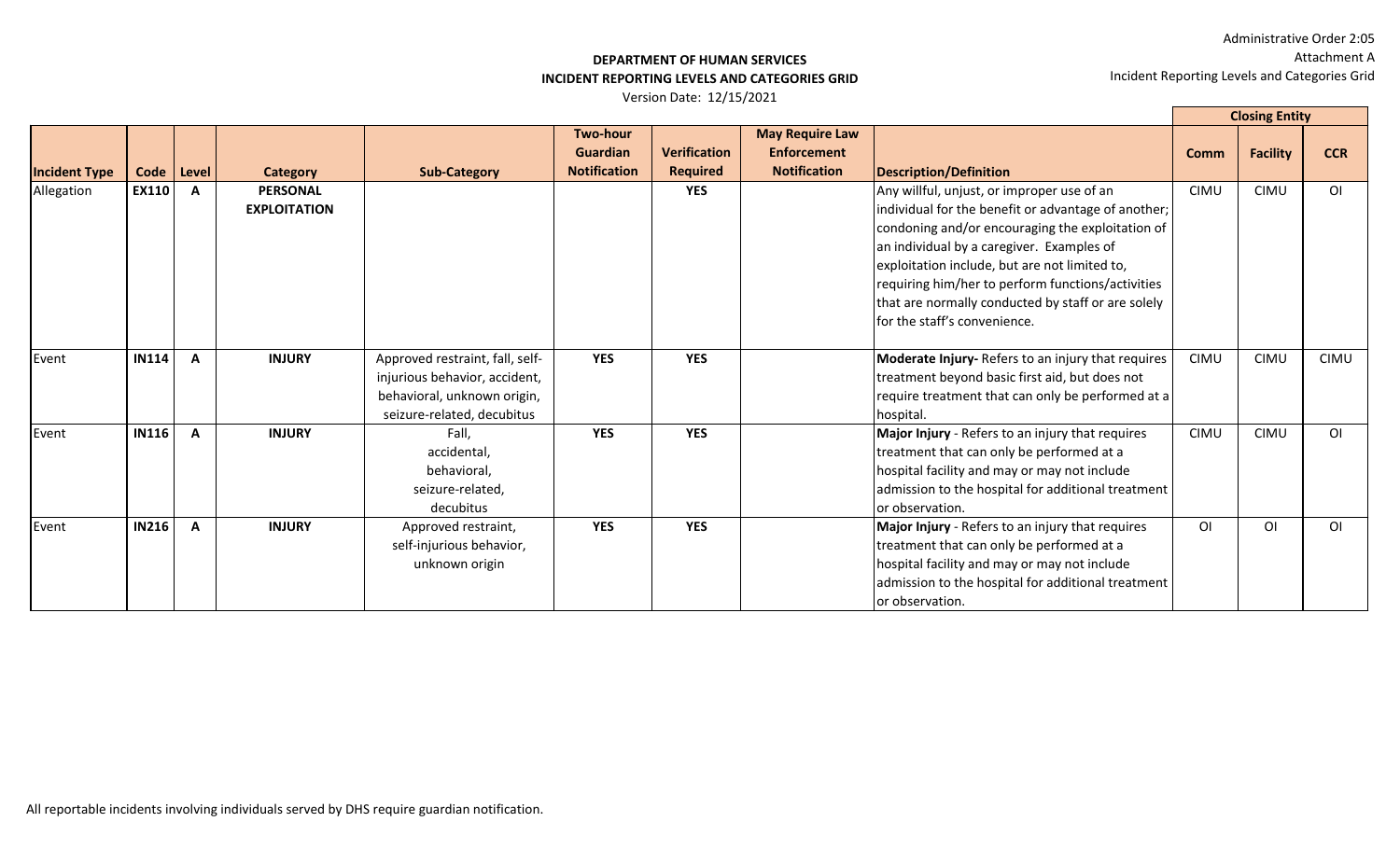# **DEPARTMENT OF HUMAN SERVICES INCIDENT REPORTING LEVELS AND CATEGORIES GRID**

|                      |              |              |                 |                                                                                                                                                                                                                                                                          |                                                    |                                        |                                                                     |                                                                                                                                                                                                                                                                                                                                                                                                                                                                                                                                                                                                                                                                                                                                                                                                                                                                                                                                                                                                                                                                                                                         | <b>Closing Entity</b> |                 |            |
|----------------------|--------------|--------------|-----------------|--------------------------------------------------------------------------------------------------------------------------------------------------------------------------------------------------------------------------------------------------------------------------|----------------------------------------------------|----------------------------------------|---------------------------------------------------------------------|-------------------------------------------------------------------------------------------------------------------------------------------------------------------------------------------------------------------------------------------------------------------------------------------------------------------------------------------------------------------------------------------------------------------------------------------------------------------------------------------------------------------------------------------------------------------------------------------------------------------------------------------------------------------------------------------------------------------------------------------------------------------------------------------------------------------------------------------------------------------------------------------------------------------------------------------------------------------------------------------------------------------------------------------------------------------------------------------------------------------------|-----------------------|-----------------|------------|
| <b>Incident Type</b> | Code   Level |              | <b>Category</b> | <b>Sub-Category</b>                                                                                                                                                                                                                                                      | <b>Two-hour</b><br>Guardian<br><b>Notification</b> | <b>Verification</b><br><b>Required</b> | <b>May Require Law</b><br><b>Enforcement</b><br><b>Notification</b> | <b>Description/Definition</b>                                                                                                                                                                                                                                                                                                                                                                                                                                                                                                                                                                                                                                                                                                                                                                                                                                                                                                                                                                                                                                                                                           | <b>Comm</b>           | <b>Facility</b> | <b>CCR</b> |
| Event                | MD101        | $\mathbf{A}$ | <b>MEDICAL</b>  | Communicable diseases,<br>hospital treatment-medical,<br>hospital treatment-<br>behavioral/psychiatric,<br>medication error potentially<br>serious effect,<br>medication error serious effect,<br>missing controlled substance,<br>non-compliance with medical<br>orders |                                                    |                                        |                                                                     | Medication Error Serious Effect - Refers to any<br>deviation from prescribed orders that results in<br>serious effects that require medical intervention<br>as determined by a qualified medical professional<br>(e.g., physician or pharmacist).<br>Medication Error Potentially Serious Effect -<br>Refers to any deviation from prescribed order that<br>has the potential to result in serious effects that<br>require medical intervention as determined by a<br>qualified medical professional (e.g., physician or<br>pharmacist).<br>These incidents<br>may involve errors in medical treatment or errors<br>in the administration of medication.<br>Missing Controlled Substance - Refers to any<br>unexplained loss or accounting discrepancy of<br>controlled dangerous substances. May require law<br>enforcement notification. May require<br>notification to the Drug Enforcement<br>Administration.<br>* Non- Compliance with medical orders includes,<br>but is not limited to; failure to utilize prescribed<br>glasses, hearing aids, glucometers, blood pressure<br>monitors, specialized diets, etc. | <b>DIV</b>            | <b>FAC</b>      | <b>DIV</b> |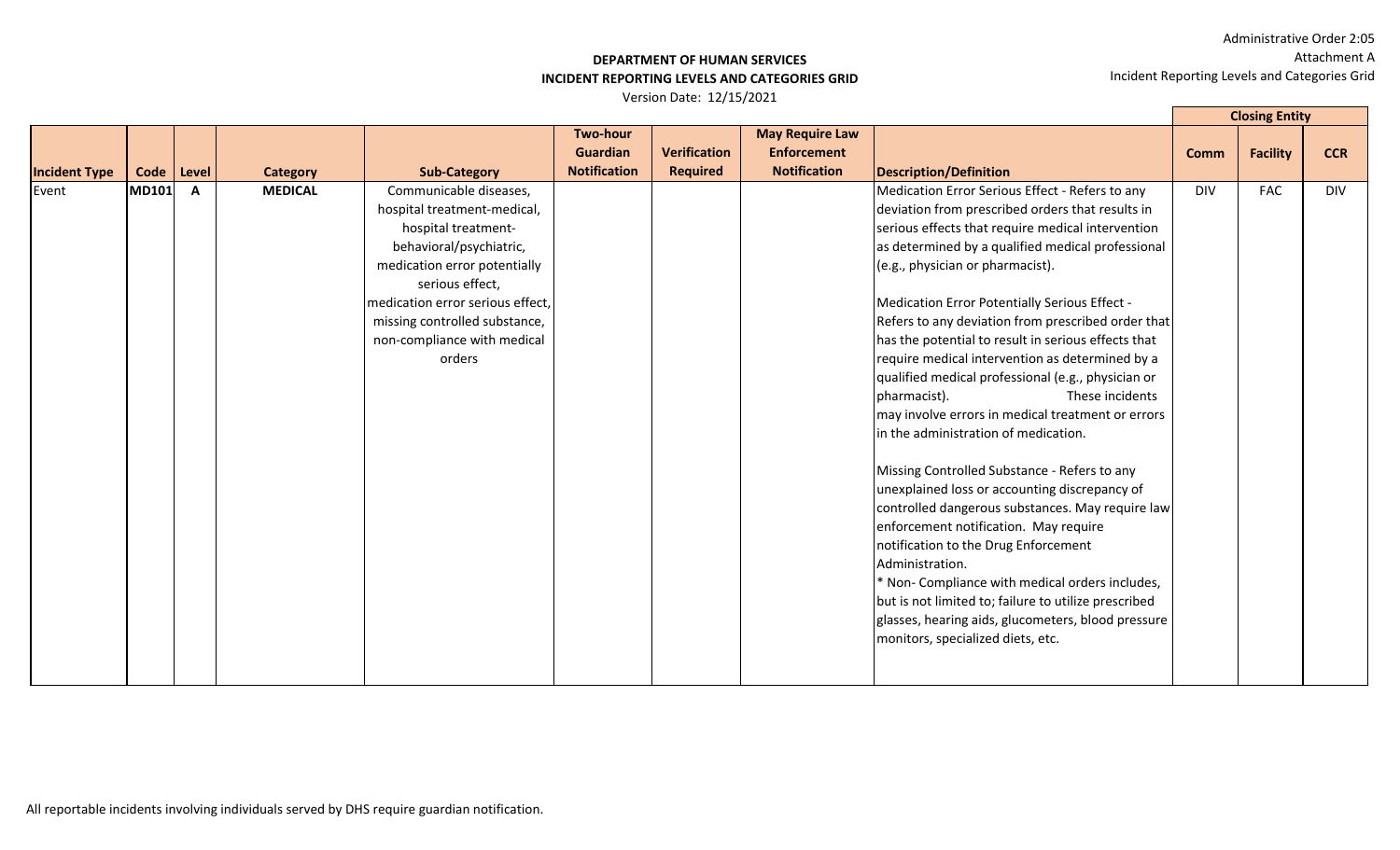#### **DEPARTMENT OF HUMAN SERVICES INCIDENT REPORTING LEVELS AND CATEGORIES GRID**

Version Date: 12/15/2021

|                      |              |              |                                                                                                                                                            |                                   |                                                    |                                        |                                                                     |                                                                                                                                                                                                                                                                                                                                                                                   |                | <b>Closing Entity</b> |                |
|----------------------|--------------|--------------|------------------------------------------------------------------------------------------------------------------------------------------------------------|-----------------------------------|----------------------------------------------------|----------------------------------------|---------------------------------------------------------------------|-----------------------------------------------------------------------------------------------------------------------------------------------------------------------------------------------------------------------------------------------------------------------------------------------------------------------------------------------------------------------------------|----------------|-----------------------|----------------|
| <b>Incident Type</b> | Code         | Level        | <b>Category</b>                                                                                                                                            | <b>Sub-Category</b>               | <b>Two-hour</b><br>Guardian<br><b>Notification</b> | <b>Verification</b><br><b>Required</b> | <b>May Require Law</b><br><b>Enforcement</b><br><b>Notification</b> | Description/Definition                                                                                                                                                                                                                                                                                                                                                            | <b>Comm</b>    | <b>Facility</b>       | <b>CCR</b>     |
| Event                | <b>MD102</b> | $\mathbf{A}$ | <b>UNPLANNED</b><br><b>HOSPITALIZATION -</b><br><b>MEDICAL</b><br><b>UNPLANNED</b><br><b>HOSPITALIZATION -</b><br><b>BEHAVIORAL/</b><br><b>PSYCHIATRIC</b> | Medical<br>Behavioral/Psychiatric |                                                    |                                        |                                                                     | Refers to an unscheduled hospital admission.                                                                                                                                                                                                                                                                                                                                      | <b>DIV</b>     | <b>FAC</b>            | <b>DIV</b>     |
| Event                | <b>MD103</b> | A            | <b>CHOKING/PICA</b>                                                                                                                                        | Choking<br>Pica                   | <b>YES</b>                                         | <b>YES</b>                             |                                                                     | *All choking and pica incidents require an<br>evaluation by a medical professional.                                                                                                                                                                                                                                                                                               | <b>CIMU</b>    | <b>CIMU</b>           | <b>CIMU</b>    |
| Allegation           | <b>NE211</b> | $\mathbf{A}$ | <b>NEGLECT - NO INJURY</b>                                                                                                                                 |                                   |                                                    | <b>YES</b>                             |                                                                     | Failure of a caregiver to do or permit to be done<br>any act necessary for the well-being of an<br>individual; or willfully failing to provide proper<br>and sufficient food, clothing, maintenance,<br>medical care, or a clean and proper home that<br>results in no injury.                                                                                                    | <b>CIMU</b>    | O <sub>1</sub>        | O <sub>1</sub> |
| Allegation           | <b>NE212</b> | $\mathbf{A}$ | <b>NEGLECT - MINOR</b>                                                                                                                                     |                                   | <b>YES</b>                                         | <b>YES</b>                             |                                                                     | Failure of a caregiver to do or permit to be done<br>any act necessary for the well-being of an<br>individual; or willfully failing to provide proper<br>and sufficient food, clothing, maintenance,<br>medical care, or a clean and proper home and<br>requires no treatment beyond basic first aid<br>administered by a medical professional or service<br>provider.            | <b>CIMU</b>    | $\overline{O}$        | O <sub>1</sub> |
| Allegation           | <b>NE214</b> | $\mathbf{A}$ | <b>NEGLECT - MODERATE</b>                                                                                                                                  |                                   | <b>YES</b>                                         | <b>YES</b>                             | <b>YES</b>                                                          | Failure of a caregiver to do or permit to be done<br>any act necessary for the well-being of an<br>individual; or willfully failing to provide proper<br>and sufficient food, clothing, maintenance,<br>medical care, or a clean and proper home and<br>requires treatment beyond basic first aid, but<br>does not require treatment that can only be<br>performed at a hospital. | O <sub>1</sub> | O <sub>l</sub>        | O <sub>1</sub> |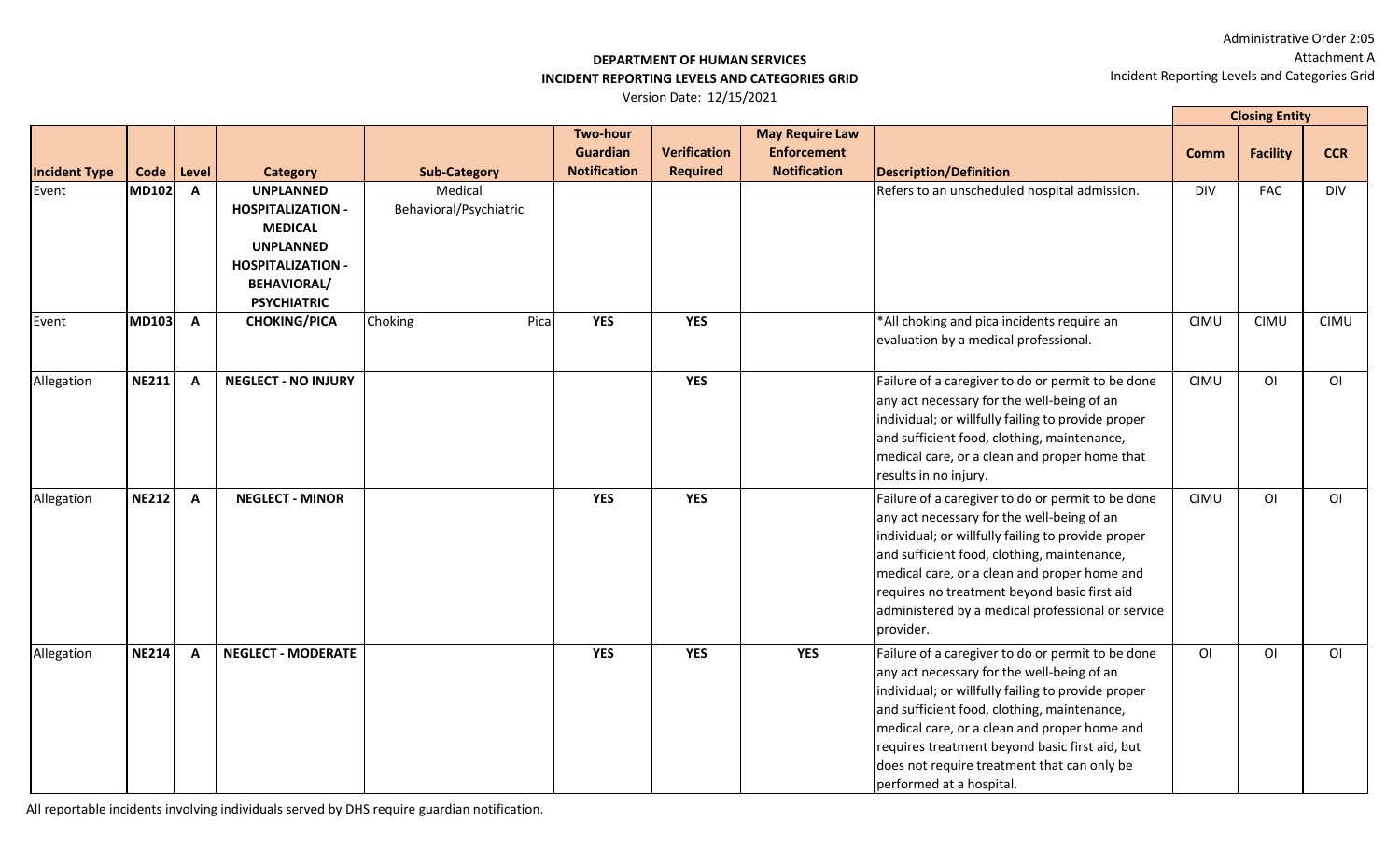#### **DEPARTMENT OF HUMAN SERVICES INCIDENT REPORTING LEVELS AND CATEGORIES GRID**

|                      |              |              |                        |                                                                                                                                                                                                                                             |                                                           |                                        |                                                                                   |                                                                                                                                                                                                                                                                                                                                                                                                                                     |                | <b>Closing Entity</b> |                |
|----------------------|--------------|--------------|------------------------|---------------------------------------------------------------------------------------------------------------------------------------------------------------------------------------------------------------------------------------------|-----------------------------------------------------------|----------------------------------------|-----------------------------------------------------------------------------------|-------------------------------------------------------------------------------------------------------------------------------------------------------------------------------------------------------------------------------------------------------------------------------------------------------------------------------------------------------------------------------------------------------------------------------------|----------------|-----------------------|----------------|
| <b>Incident Type</b> | Code         | Level        | <b>Category</b>        | <b>Sub-Category</b>                                                                                                                                                                                                                         | <b>Two-hour</b><br><b>Guardian</b><br><b>Notification</b> | <b>Verification</b><br><b>Required</b> | <b>May Require Law</b><br><b>Enforcement</b><br><b>Notification</b>               | <b>Description/Definition</b>                                                                                                                                                                                                                                                                                                                                                                                                       | <b>Comm</b>    | <b>Facility</b>       | <b>CCR</b>     |
| Allegation           | <b>NE216</b> | $\mathbf{A}$ | <b>NEGLECT - MAJOR</b> |                                                                                                                                                                                                                                             | <b>YES</b>                                                | <b>YES</b>                             | <b>YES</b>                                                                        | Failure of a caregiver to do or permit to be done<br>any act necessary for the well-being of an<br>individual; or willfully failing to provide proper<br>and sufficient food, clothing, maintenance,<br>medical care, or a clean and proper home and<br>requires treatment that can only be performed at<br>a hospital facility and may or may not include<br>admission to the hospital for additional treatment<br>or observation. | O <sub>l</sub> | O <sub>l</sub>        | O <sub>1</sub> |
| Event                | OD101        | B            | <b>OVERDOSE</b>        |                                                                                                                                                                                                                                             |                                                           |                                        |                                                                                   | Any unintentional or deliberate consumption of<br>prescribed or illegal substances of a dose much<br>larger than that either habitually used by the<br>individual or ordinarily used for treatment and is<br>likely to result in a serious toxic reaction, but not<br>with the intention of suicide.                                                                                                                                | <b>DIV</b>     | <b>CIMU</b>           | O <sub>1</sub> |
| Event                | <b>OP510</b> | $\mathbf{A}$ | <b>OPERATIONAL</b>     | Fire, utility/equipment<br>breakdown,<br>environmental issues,<br>theft/loss/damage to property,<br>staff shortage,<br>emergency/unplanned<br>relocation,<br>shelter in place,<br>bed bugs,<br>operations/administrative,<br>Media Interest |                                                           |                                        | <b>YES</b> for fire,<br>environmental<br>issues,<br>theft/loss/property<br>damage | This category consists of a wide variety of<br>incidents that significantly impact the general<br>health, safety, and welfare of an individual the<br>daily operation of the facility or program.<br>Examples include, but are not limited to, fires,<br>utility/equipment breakdown, environmental<br>issues, theft/loss/damage to property, staff<br>shortages, emergency or unplanned relocation.                                | <b>DIV</b>     | <b>FAC</b>            | <b>DIV</b>     |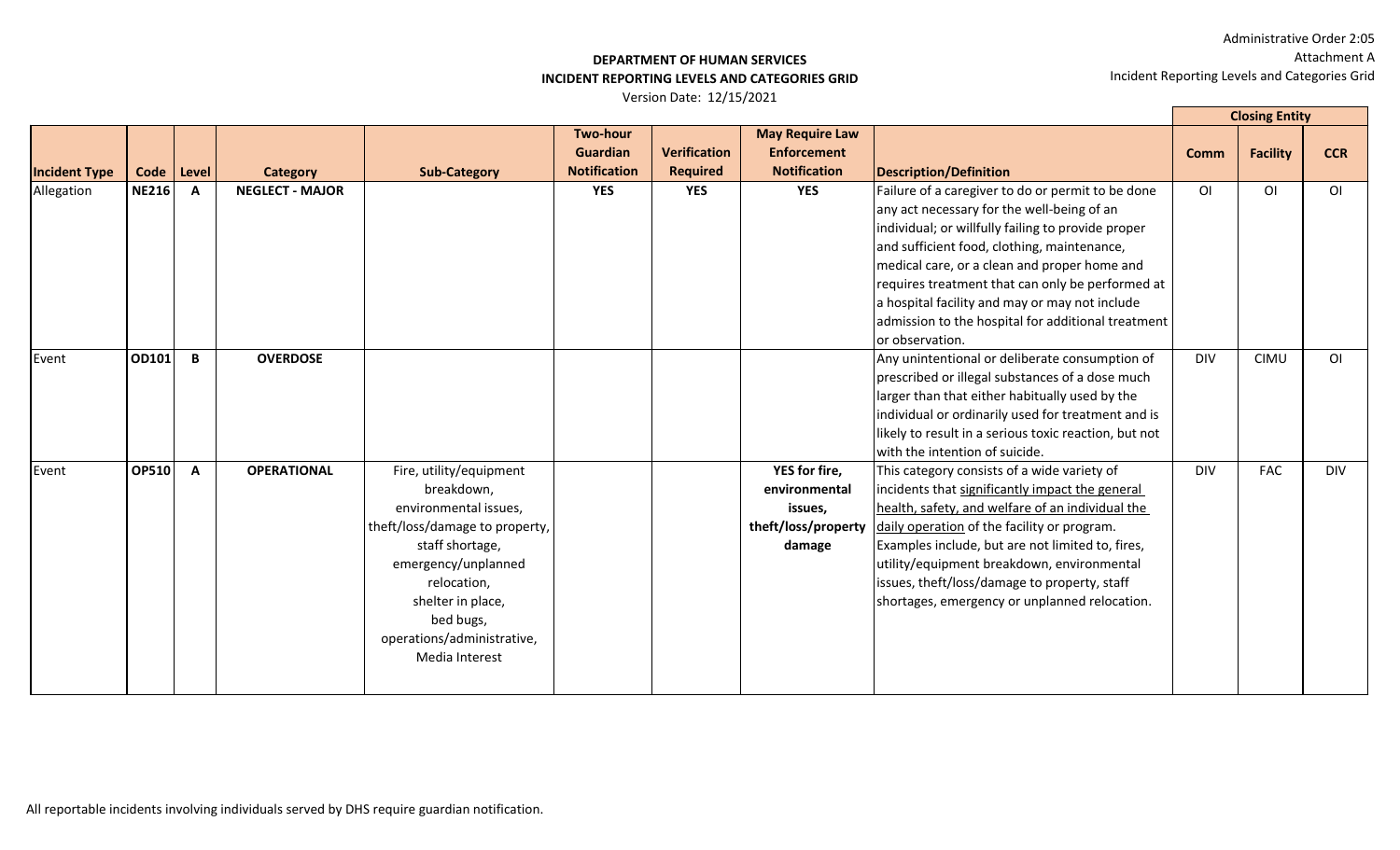## **DEPARTMENT OF HUMAN SERVICES INCIDENT REPORTING LEVELS AND CATEGORIES GRID**

|                      |              |              |                                                                |                     |                                                           |                                        |                                                                     |                                                                                                                                                                                                                                                                                                                                                                                                                                                                                                                                                                   |             | <b>Closing Entity</b> |            |
|----------------------|--------------|--------------|----------------------------------------------------------------|---------------------|-----------------------------------------------------------|----------------------------------------|---------------------------------------------------------------------|-------------------------------------------------------------------------------------------------------------------------------------------------------------------------------------------------------------------------------------------------------------------------------------------------------------------------------------------------------------------------------------------------------------------------------------------------------------------------------------------------------------------------------------------------------------------|-------------|-----------------------|------------|
| <b>Incident Type</b> | Code Level   |              | <b>Category</b>                                                | <b>Sub-Category</b> | <b>Two-hour</b><br><b>Guardian</b><br><b>Notification</b> | <b>Verification</b><br><b>Required</b> | <b>May Require Law</b><br><b>Enforcement</b><br><b>Notification</b> | <b>Description/Definition</b>                                                                                                                                                                                                                                                                                                                                                                                                                                                                                                                                     | <b>Comm</b> | <b>Facility</b>       | <b>CCR</b> |
| Allegation           | <b>PR101</b> | $\mathbf{A}$ | <b>PROFESSIONAL</b><br><b>MISCONDUCT</b>                       |                     |                                                           |                                        |                                                                     | Behavior of a credentialed professional that<br>implies an intentional compromise of ethical<br>standards, or a direct service professional that<br>implies an intentional compromise of standard<br>policy; is professionally unsuitable, potentially<br>dangerous to patients/individuals receiving<br>services, incompetent, disruptive, or illegal.<br>Examples include inappropriate relationships with<br>patients, falsifying medical/treatment records,<br>delay in communicating critical information/<br>events, working under the influence, sleeping. | <b>CIMU</b> | <b>CIMU</b>           | N/A        |
| Event                | <b>RE101</b> | $\mathbf{B}$ | <b>UNAPPROVED</b><br><b>RESTRAINT WITHOUT</b><br><b>INJURY</b> |                     |                                                           |                                        |                                                                     | Restraints and/or restrictive intervention that<br>results in no injury that was implemented without<br>prior approval/order, or not in accordance with<br>the administrative regulations of the appropriate<br>division, or without the existence of an approved<br>behavior treatment plan. Includes personal<br>control techniques, mechanical restraints, or<br>chemical restraint.                                                                                                                                                                           | <b>DIV</b>  | <b>FAC</b>            | N/A        |
| Event                | <b>RE102</b> | $\mathbf{A}$ | <b>UNAPPROVED</b><br><b>RESTRAINT WITH</b><br><b>INJURY</b>    |                     | <b>YES</b>                                                | <b>YES</b>                             | <b>MAY BE NECESSARY</b>                                             | Restraints and/or restrictive intervention that<br>result in an injury that was implemented without<br>prior approval/order, or not in accordance with<br>the administrative regulations of the appropriate<br>division, or without the existence of an approved<br>behavior treatment plan; includes personal<br>control techniques, mechanical restraints, or<br>chemical restraint.                                                                                                                                                                            | <b>CIMU</b> | O <sub>1</sub>        | N/A        |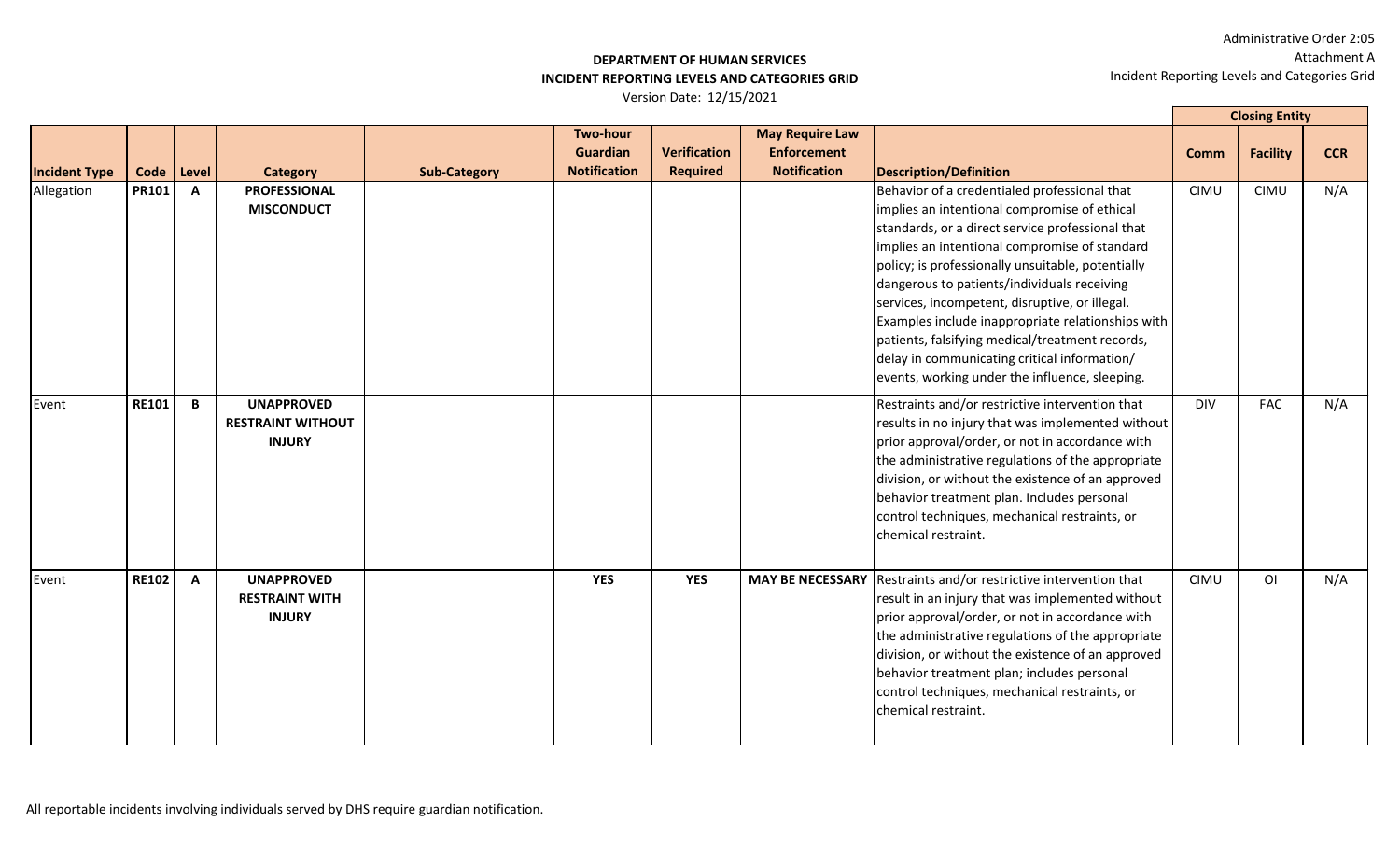## **DEPARTMENT OF HUMAN SERVICES INCIDENT REPORTING LEVELS AND CATEGORIES GRID**

|                      |              |              |                         |                                                                                                                                                                                                            |                                                           |                                        |                                                                     |                                                                                                                                                                                                                                                                                                                                                                                                                                                                                                                                                                     |             | <b>Closing Entity</b> |                |
|----------------------|--------------|--------------|-------------------------|------------------------------------------------------------------------------------------------------------------------------------------------------------------------------------------------------------|-----------------------------------------------------------|----------------------------------------|---------------------------------------------------------------------|---------------------------------------------------------------------------------------------------------------------------------------------------------------------------------------------------------------------------------------------------------------------------------------------------------------------------------------------------------------------------------------------------------------------------------------------------------------------------------------------------------------------------------------------------------------------|-------------|-----------------------|----------------|
| <b>Incident Type</b> | Code         | Level        | <b>Category</b>         | <b>Sub-Category</b>                                                                                                                                                                                        | <b>Two-hour</b><br><b>Guardian</b><br><b>Notification</b> | <b>Verification</b><br><b>Required</b> | <b>May Require Law</b><br><b>Enforcement</b><br><b>Notification</b> | <b>Description/Definition</b>                                                                                                                                                                                                                                                                                                                                                                                                                                                                                                                                       | <b>Comm</b> | <b>Facility</b>       | <b>CCR</b>     |
| Allegation           | <b>RG210</b> | B            | <b>RIGHTS VIOLATION</b> |                                                                                                                                                                                                            |                                                           |                                        |                                                                     | Any act or omission that deprives an individual of<br>human or civil rights, including those rights which<br>are specifically mandated under applicable<br>regulations. Examples include, but are not limited<br>to, unauthorized removal of personal property,<br>refusal of access to the telephone, privacy<br>violations, breach of confidentiality, or any failure<br>to inform, respect, or assist an individual in<br>exercising his or her rights.                                                                                                          | <b>DIV</b>  | <b>CIMU</b>           | <b>DIV</b>     |
| Allegation           | <b>SA200</b> | $\mathbf{A}$ | <b>SEXUAL ASSAULT</b>   |                                                                                                                                                                                                            |                                                           |                                        | <b>YES</b>                                                          | Incidents in which a DHS individual receiving<br>services is a victim or perpetrator of<br>nonconsensual sexual activity involving<br>penetration, such as vaginal and anal intercourse;<br>the insertion of a hand, finger, or object into the<br>anus or vagina; or cunnilingus and fellatio. Also<br>refers to the intentional, nonconsensual touching<br>of the victim's breast, genital, or anal area, over or<br>under clothing, with the purpose of sexual arousal<br>and/or gratification of the perpetrator.<br>Reference: NJ Criminal Code - NJSA 2C:14-2 | <b>DIV</b>  | O <sub>1</sub>        | O <sub>1</sub> |
| Event                | <b>SU111</b> | $\mathbf{A}$ | <b>SUICIDE ATTEMPT</b>  | Gunshot, hanging, drowning,<br>jumping,<br>drug/alcohol/medication<br>use/overdose, suffocating,<br>poisoning, carbon monoxide<br>inhalation,<br>stabbing/cutting/self-<br>mutilating, burning self, other |                                                           |                                        |                                                                     | Refers to an attempt to intentionally take one's<br>life regardless if the act resulted in an injury.<br>*Suicide attempts that result in injury should be<br>reported to law enforcement and require two-<br>hour guardian notification (DDD).                                                                                                                                                                                                                                                                                                                     | <b>DIV</b>  | O <sub>1</sub>        | <b>DIV</b>     |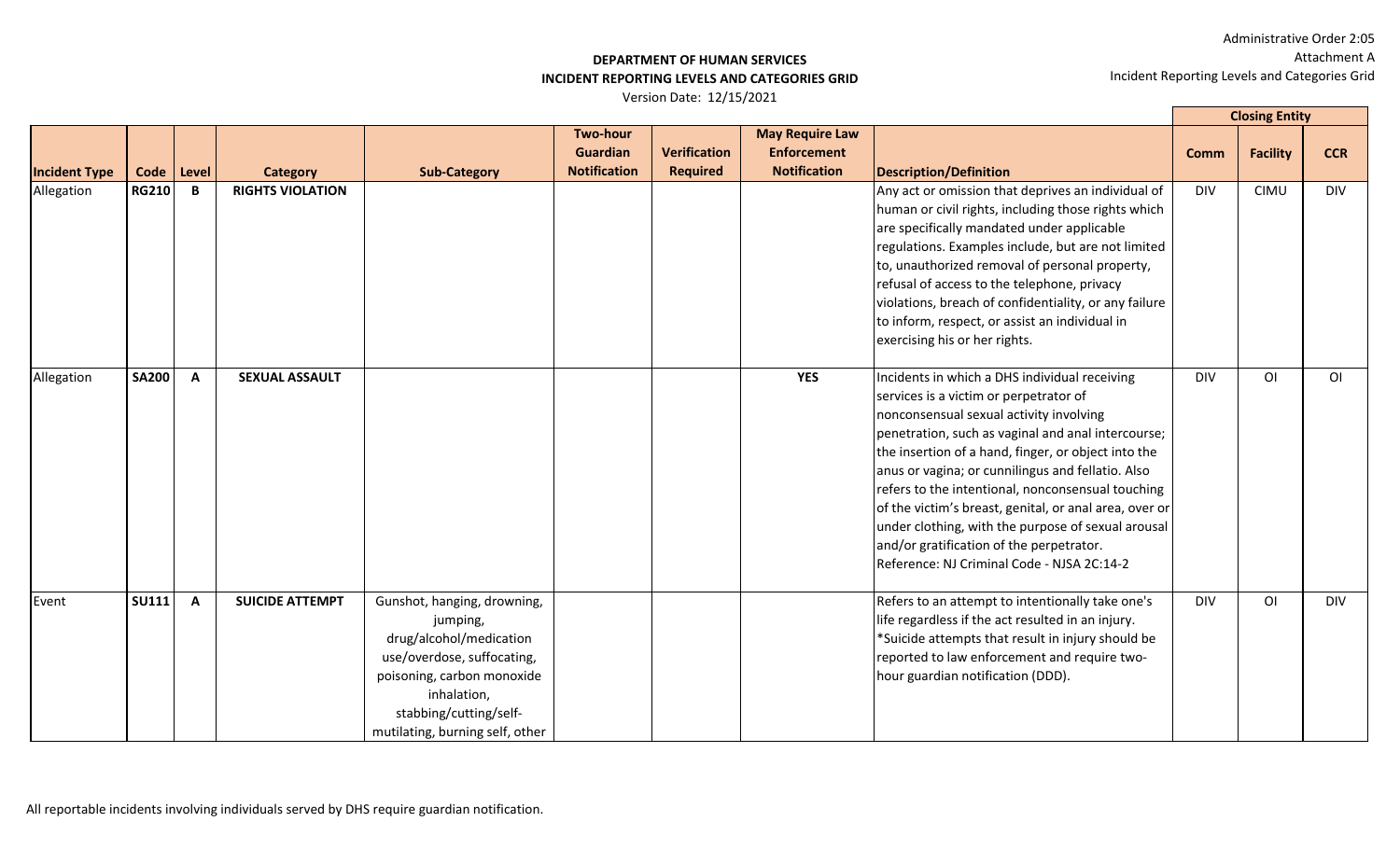**Closing Entity**

#### **DEPARTMENT OF HUMAN SERVICES INCIDENT REPORTING LEVELS AND CATEGORIES GRID**

Version Date: 12/15/2021

|                      |              |       |                          |                         |                     |                     |                        |                                                    |             | Closing Entity                    |            |
|----------------------|--------------|-------|--------------------------|-------------------------|---------------------|---------------------|------------------------|----------------------------------------------------|-------------|-----------------------------------|------------|
|                      |              |       |                          |                         | <b>Two-hour</b>     |                     | <b>May Require Law</b> |                                                    |             |                                   |            |
|                      |              |       |                          |                         | <b>Guardian</b>     | <b>Verification</b> | <b>Enforcement</b>     |                                                    | <b>Comm</b> | <b>Facility</b>                   | <b>CCR</b> |
| <b>Incident Type</b> | Code         | Level | <b>Category</b>          | <b>Sub-Category</b>     | <b>Notification</b> | Required            | <b>Notification</b>    | Description/Definition                             |             |                                   |            |
| Event                | <b>WK101</b> |       | <b>WALKAWAY</b>          |                         |                     |                     |                        | Refers to the act of an individual who leaves the  | <b>DIV</b>  | <b>FAC</b>                        | <b>DIV</b> |
|                      |              |       |                          |                         |                     |                     |                        | premises without authorization who may be          |             |                                   |            |
|                      |              |       |                          |                         |                     |                     |                        | considered dangerous to self or others or is       |             |                                   |            |
|                      |              |       |                          |                         |                     |                     |                        | otherwise at risk. May require law enforcement     |             |                                   |            |
|                      |              |       |                          |                         |                     |                     |                        | notification when the individual cannot be located |             |                                   |            |
|                      |              |       |                          |                         |                     |                     |                        | on campus or after an initial search of the        |             |                                   |            |
|                      |              |       |                          |                         |                     |                     |                        | Ipremises.                                         |             |                                   |            |
|                      | <b>FR101</b> |       | <b>FAILURE TO REPORT</b> | DHS USE ONLY - added by |                     |                     |                        | Failure to report an act of abuse, neglect, or     |             | Must accompany an allegation;     |            |
|                      |              |       |                          | CIMU/OI                 |                     |                     |                        | exploitation within the time frame required in     |             | closing entity will be the entity |            |
|                      |              |       |                          |                         |                     |                     |                        | A.O. 2:05 while having reasonable cause to         |             | responsible for the primary       |            |
|                      |              |       |                          |                         |                     |                     |                        | believe that such an act has been committed.       |             | allegation.                       |            |
|                      |              |       |                          |                         |                     |                     |                        | Must accompany an allegation; closing entity will  |             |                                   |            |
|                      |              |       |                          |                         |                     |                     |                        | be the entity responsible for the primary          |             |                                   |            |
|                      |              |       |                          |                         |                     |                     |                        | allegation.                                        |             |                                   |            |

#### **INJURY LEVELS DEFINED:**

Due to the subjective nature of this issue there may be some overlapping of categories. The definitions below are intended to be a guide, and decisions should be made using practical judgement and a person-centered perspective. The impact that the injury has to the person should always be considered. In all circumstances the location and extent of the injury should be taken into careful consideration during the initial assessment by **service provider or facility medical personnel before selecting the injury level.** 

Minor Injury: an injury that requires no treatment beyond basic first aid administered by a medical professional or service provider. Basic first aid includes, but is not limited to, cleaning, bandage/ band-aid, over-the-c medications (Bacitracin), ice pack, monitoring/observation.

Moderate Injury: an injury that requires treatment beyond basic first aid, but does not require treatment that can only be performed at a hospital. Includes but is not limited to, all fractures, tooth avulsion/fracture, in require devices (crutches/brace/splint/boot), invasive diagnostic treatment with or without anesthesia/sedatives, prescription medications.

Major Injury: an injury that requires treatment that can only be performed in a hospital facility and may or may not include admission to the hospital for additional treatment or observation.

#### **Key:**

**Two-Hour Guardian Notification:** refers to DDD and TBI programs only

**Requires DHS Verification:** refers to DDD and TBI programs only

**May Require Law Enforcement Notification:** Law enforcement notification is strongly encouraged and may be required at the discretion of the Department.

**Comm:** incidents reported by Community providers, programs

**Facility:** incidents reported by Developmental Centers

**CCR:** incidents reported by Community Care Residence